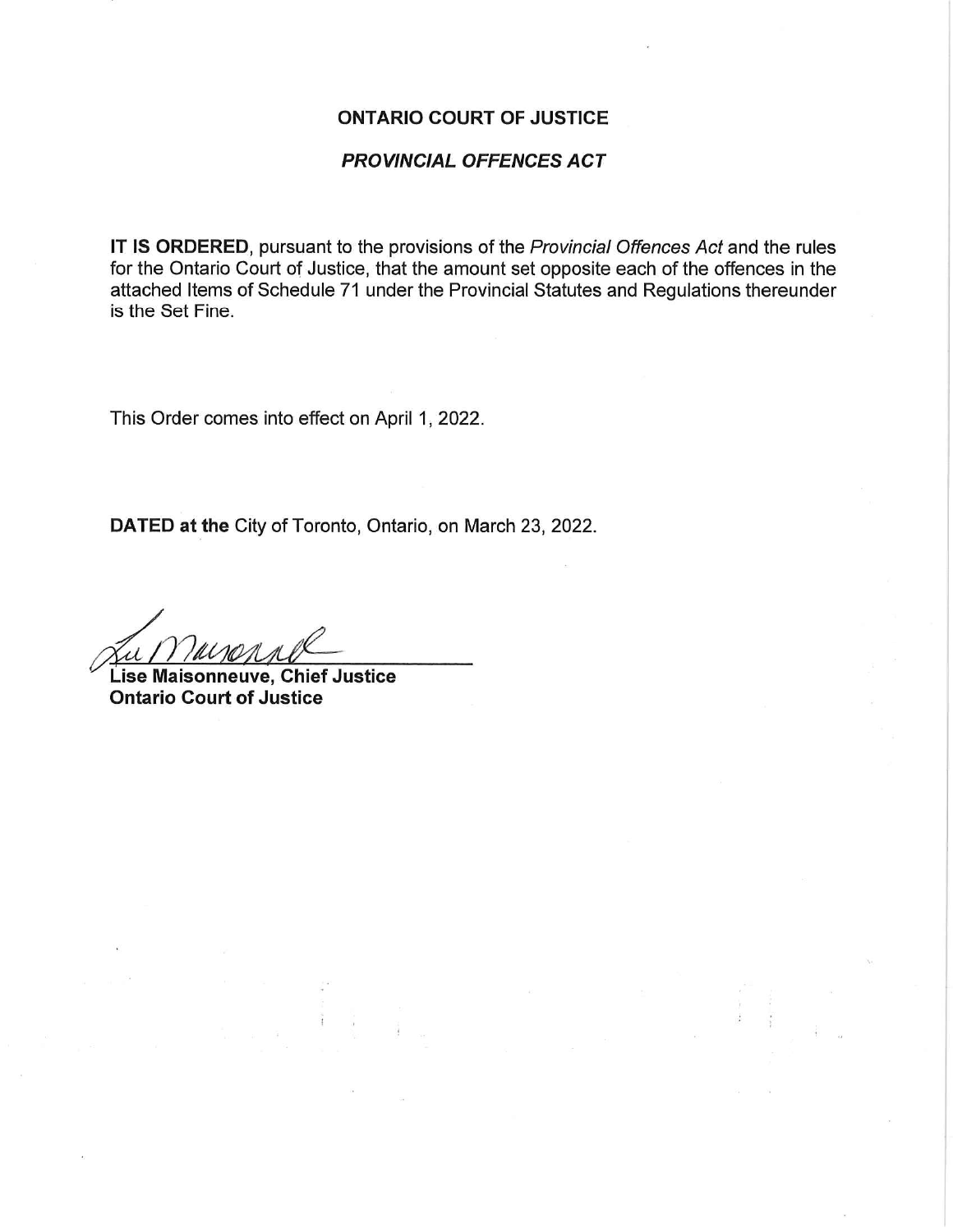## **Ontario Court of Justice** April 1, 2022

## Schedule 71

Ontario Regulation 148/22 (Food Terminal Rules) under the Ontario Food Terminal Act

| Item | <b>Offence</b>                                                                                          | <b>Section</b>    | <b>Set Fine</b> |
|------|---------------------------------------------------------------------------------------------------------|-------------------|-----------------|
| 1.   | Purchasing without registering                                                                          | 2                 | \$200           |
| 2.   | Selling without being a wholesaler or<br>Farmer's Market occupant                                       | 3 para 1          | \$300           |
| 3.   | Offering for sale without being a<br>wholesaler or Farmer's Market occupant                             | section 3 para 1  | \$300           |
| 4.   | Selling other than by wholesale                                                                         | section 3 para 2  | \$300           |
| 5.   | Offering for sale other than by wholesale                                                               | section 3 para 2  | \$300           |
| 6.   | Selling goods, wares or merchandise<br>other than agricultural products when not<br>permitted           | section 3 para 3  | \$300           |
| 7.   | Offering for sale goods, wares or<br>merchandise other than agricultural<br>products when not permitted | section 3 para 3  | \$300           |
| 8.   | Entering the Terminal outside of opening<br>hours when not permitted                                    | subsection 4 (1)  | \$200           |
| 9.   | <b>Marking Terminal property</b>                                                                        | section 5 para. 1 | \$150           |
| 10.  | Defacing Terminal property                                                                              | section 5 para. 1 | \$150           |
| 11.  | Damaging Terminal property                                                                              | section 5 para. 1 | \$150           |
| 12.  | <b>Misusing Terminal corridors</b>                                                                      | section 5 para. 2 | \$150           |
| 13.  | <b>Misusing Terminal washrooms</b>                                                                      | section 5 para. 2 | \$150           |
| 14.  | Misusing public parts of the Terminal                                                                   | section 5 para. 2 | \$150           |
| 15.  | Climbing fence                                                                                          | section 5 para. 3 | \$150           |
| 16.  | Removing fence                                                                                          | section 5 para. 3 | \$150           |
| 17.  | Damaging fence                                                                                          | section 5 para. 3 | \$150           |
| 18.  | Interfering with gates                                                                                  | section 5 para. 4 | \$150           |
| 19.  | Interfering with locks                                                                                  | section 5 para. 4 | \$150           |
| 20.  | Interfering with equipment                                                                              | section 5 para. 4 | \$150           |
| 21.  | Interfering with supplies                                                                               | section 5 para. 4 | \$150           |
| 22.  | Disposing of waste generated outside<br>the Terminal                                                    | section 5 para. 5 | \$150           |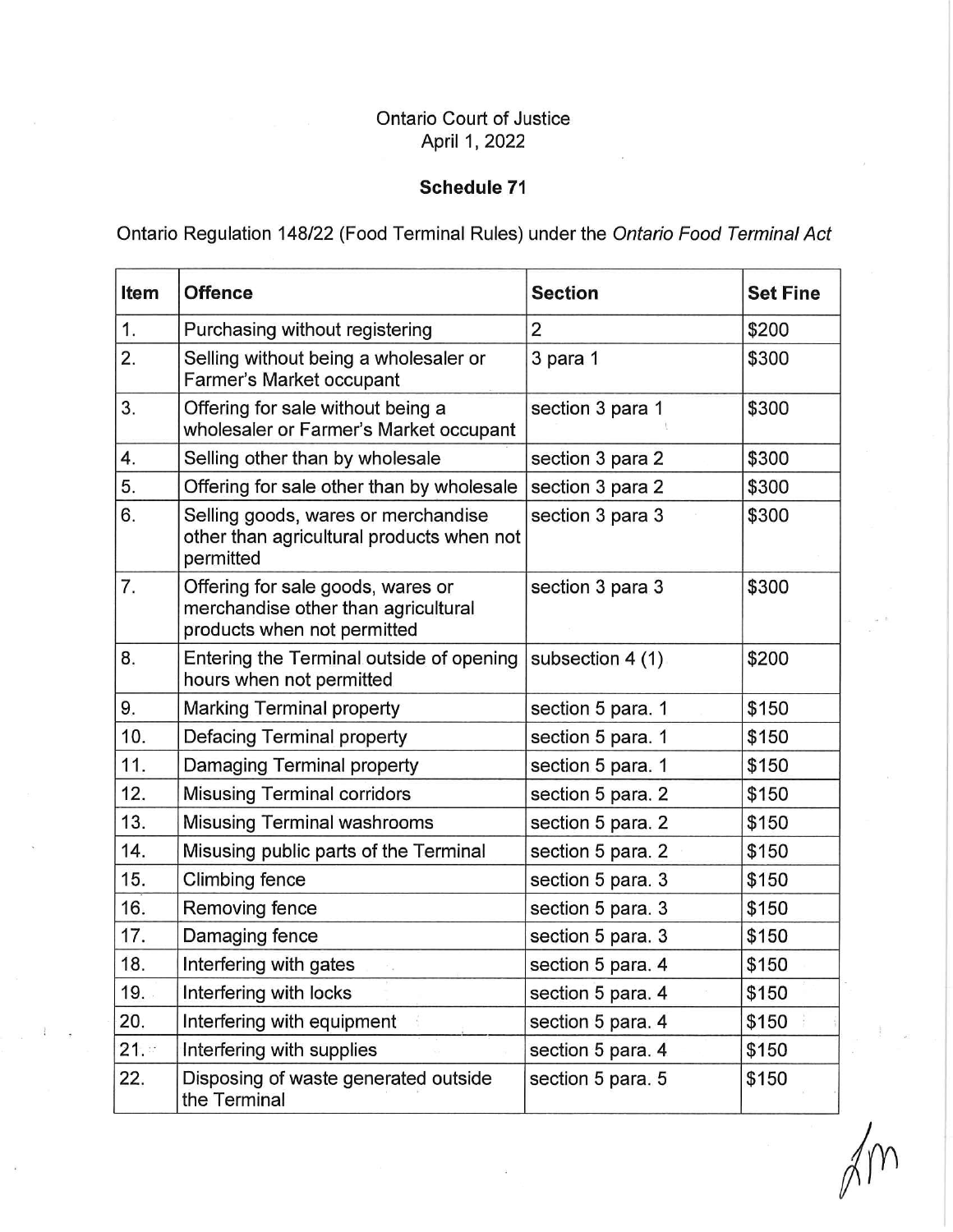| 23. | Bringing waste generated outside the<br>Terminal                                                     | section 5 para. 6        | \$150 |
|-----|------------------------------------------------------------------------------------------------------|--------------------------|-------|
| 24. | Dumping waste                                                                                        | section 5 para. 7        | \$150 |
| 25. | Dumping goods                                                                                        | section 5 para. 7        | \$150 |
| 26. | Dumping wares                                                                                        | section 5 para. 7        | \$150 |
| 27. | Dumping merchandise                                                                                  | section 5 para. 7        | \$150 |
| 28. | Dumping packaging                                                                                    | section 5 para. 7        | \$150 |
| 29. | Permitting animal to enter the Terminal                                                              | section 5 para. 8        | \$150 |
| 30. | Failing to obey traffic control signs                                                                | subsection 6 (1)         | \$175 |
| 31. | Driving or operating dangerous or unsafe<br>vehicle or equipment                                     | clause $6(2)(a)$         | \$175 |
| 32. | Permitting driving or operating of<br>dangerous or unsafe vehicle or<br>equipment                    | clause $6(2)(a)$         | \$175 |
| 33. | Driving or operating vehicle or equipment clause $6(2)(b)$<br>not in good working order              |                          | \$175 |
| 34. | Permitting driving or operating of vehicle<br>or equipment not in good working order                 | clause $6(2)(b)$         | \$175 |
| 35. | Driving or operating vehicle or equipment<br>not properly maintained                                 | clause $6(2)(b)$         | \$175 |
| 36. | Permitting driving or operating of vehicle<br>or equipment not properly maintained                   | clause $6(2)(b)$         | \$175 |
| 37. | Driving or operating a vehicle or<br>equipment without a licence                                     | clause $6(2)(c)$         | \$175 |
| 38. | Permitting driving or operating a vehicle<br>or equipment by a driver without a<br>licence           | clause $6(2)(c)$         | \$175 |
| 39. | Failing to meet competency<br>requirements for a lifting device                                      | subclause 6 (2) (d) (i)  | \$175 |
| 40. | Permitting driver who does not meet<br>competency requirements to operate a<br>lifting device        | subclause 6 (2) (d) (i)  | \$175 |
| 41. | Failing to have a record of competency<br>for lifting devices available                              | subclause 6 (2) (d) (ii) | \$175 |
| 42. | Permitting driver who does not have<br>record of competency to operate a lifting<br>device available | subclause 6 (2) (d) (ii) | \$175 |
| 43. | Driving carelessly                                                                                   | subsection $6(3)$        | \$175 |
| 44. | Permitting careless driving                                                                          | subsection 6 (3)         | \$175 |

 $\alpha$ 

 $\tilde{V}$ 

 $\gamma$